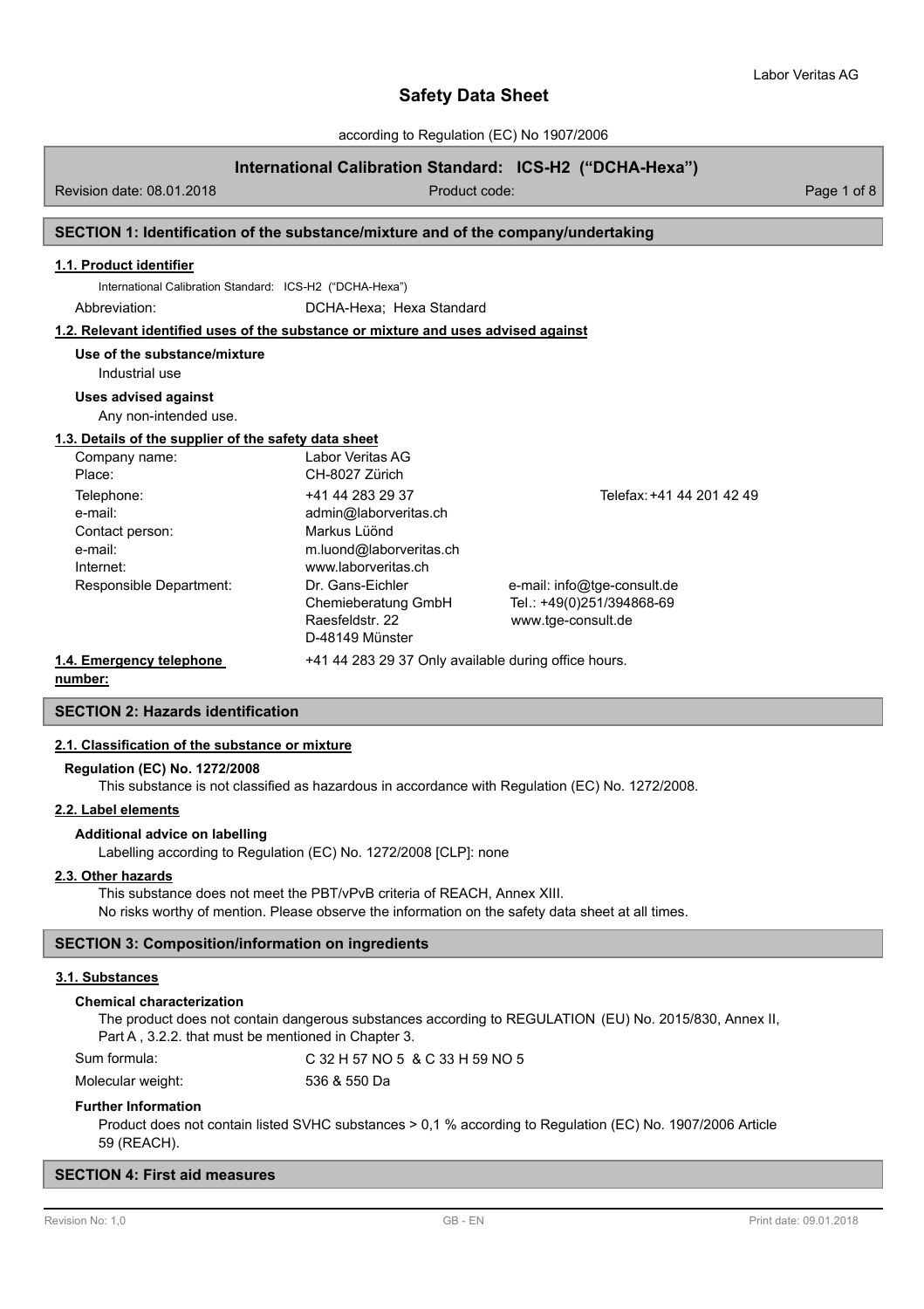according to Regulation (EC) No 1907/2006

## **International Calibration Standard: ICS-H2 ("DCHA-Hexa")**

Revision date: 08.01.2018 Product code: Page 2 of 8

## **4.1. Description of first aid measures**

## **General information**

In case of accident or unwellness, seek medical advice immediately (show directions for use or safety data sheet if possible).

### **After inhalation**

In case of accident by inhalation: remove casualty to fresh air and keep at rest. In case of respiratory tract irritation, consult a physician.

### **After contact with skin**

Gently wash with plenty of soap and water. In case of skin irritation, seek medical treatment.

### **After contact with eyes**

Rinse cautiously with water for several minutes. In case of troubles or persistent symptoms, consult an ophthalmologist.

## **After ingestion**

Rinse mouth thoroughly with water. Let water be drunken in little sips (dilution effect). Do NOT induce vomiting. In all cases of doubt, or when symptoms persist, seek medical advice.

### **4.2. Most important symptoms and effects, both acute and delayed**

No information available.

## **4.3. Indication of any immediate medical attention and special treatment needed**

Treat symptomatically.

## **SECTION 5: Firefighting measures**

### **5.1. Extinguishing media**

### **Suitable extinguishing media**

Carbon dioxide (CO2). Dry extinguishing powder. alcohol resistant foam. Atomized water.

### **Unsuitable extinguishing media**

High power water jet.

## **5.2. Special hazards arising from the substance or mixture**

Can be released in case of fire: Carbon monoxide Carbon dioxide (CO2). Nitrogen oxides (NOx).

## **5.3. Advice for firefighters**

In case of fire: Wear self-contained breathing apparatus.

## **Additional information**

Collect contaminated fire extinguishing water separately. Do not allow entering drains or surface water. Co-ordinate fire-fighting measures to the fire surroundings.

## **SECTION 6: Accidental release measures**

### **6.1. Personal precautions, protective equipment and emergency procedures**

Avoid dust formation. Do not breathe dust. Wear personal protection equipment (refer to section 8).

### **6.2. Environmental precautions**

Discharge into the environment must be avoided.

### **6.3. Methods and material for containment and cleaning up**

Take up mechanically.

Treat the recovered material as prescribed in the section on waste disposal . Clean contaminated objects and areas thoroughly observing environmental regulations.

## **6.4. Reference to other sections**

Safe handling: see section 7 Personal protection equipment: see section 8 Disposal: see section 13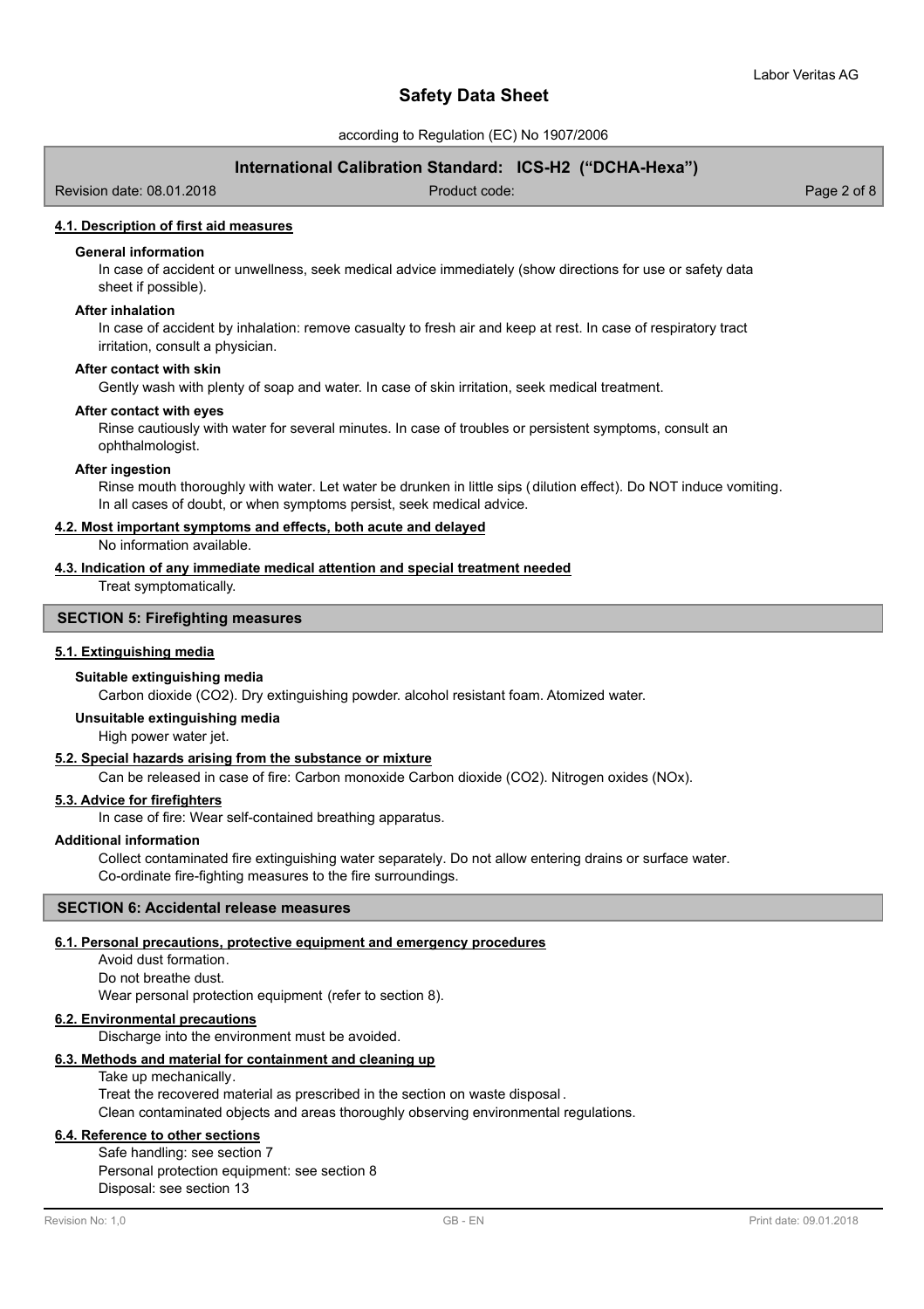according to Regulation (EC) No 1907/2006

## **International Calibration Standard: ICS-H2 ("DCHA-Hexa")**

Revision date: 08.01.2018 Product code: Page 3 of 8

## **SECTION 7: Handling and storage**

## **7.1. Precautions for safe handling**

### **Advice on safe handling**

Wear personal protection equipment (refer to section 8).

## **Advice on protection against fire and explosion**

Usual measures for fire prevention. Dust clouds may present an explosion hazard.

### **Further information on handling**

Avoid generation of dust. General protection and hygiene measures: refer to chapter 8

## **7.2. Conditions for safe storage, including any incompatibilities**

#### **Requirements for storage rooms and vessels**

Keep container tightly closed in a cool, well-ventilated place.

## **Advice on storage compatibility**

Do not store together with: Explosives. Oxidizing solids. Oxidizing liquids. Radioactive substances. Infectious substances. Food and animal feedingstuff.

### **Further information on storage conditions**

Keep the packing dry and well sealed to prevent contamination and absorbtion of humidity.

Recommended storage temperature: -20 / -10°C

Protect against: Light. UV-radiation/sunlight. heat. moisture.

## **7.3. Specific end use(s)**

refer to chapter 1.

## **SECTION 8: Exposure controls/personal protection**

### **8.1. Control parameters**

### **Additional advice on limit values**

To date, no national critical limit values exist.

### **8.2. Exposure controls**

### **Appropriate engineering controls**

Dust should be exhausted directly at the point of origin.

### **Protective and hygiene measures**

Always close containers tightly after the removal of product. When using do not eat, drink, smoke, sniff. Wash hands before breaks and after work.

#### **Eye/face protection**

Dust protection goggles.

### **Hand protection**

In case of prolonged or frequently repeated skin contact: Wear suitable gloves. Suitable material: FKM (fluororubber). - Thickness of glove material: 0,4 mm Breakthrough time >= 8 h Butyl rubber. - Thickness of glove material: 0,5 mm Breakthrough time >= 8 h CR (polychloroprenes, Chloroprene rubber). - Thickness of glove material: 0,5 mm Breakthrough time >= 8 h NBR (Nitrile rubber). - Thickness of glove material: 0,35 mm Breakthrough time >= 8 h PVC (Polyvinyl chloride). - Thickness of glove material: 0,5 mm Breakthrough time >= 8 h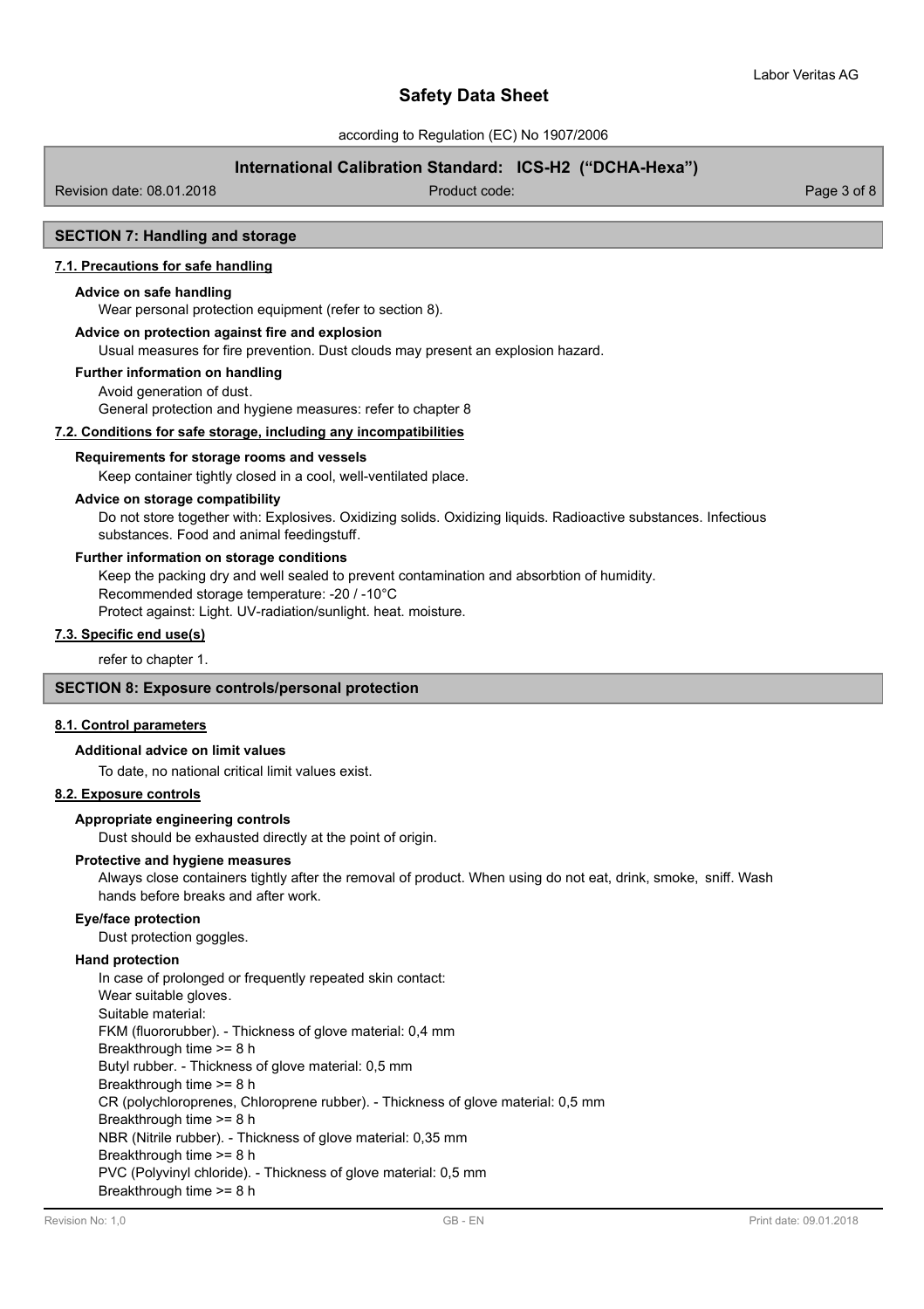according to Regulation (EC) No 1907/2006

## **International Calibration Standard: ICS-H2 ("DCHA-Hexa")**

Revision date: 08.01.2018 Product code: Page 4 of 8

The selected protective gloves have to satisfy the specifications of EU Directive 89/686/EEC and the standard EN 374 derived from it.

Before using check leak tightness / impermeability. In the case of wanting to use the gloves again, clean them before taking off and air them well.

## **Skin protection**

Suitable protective clothing: Protective clothing.

Minimum standard for preventive measures while handling with working materials are specified in the TRGS 500.

## **Respiratory protection**

With correct and proper use, and under normal conditions, breathing protection is not required.

Respiratory protection necessary at:

-exceeding exposure limit values

-insufficient ventilation and Generation/formation of dust

Suitable respiratory protective equipment: particulates filter device (DIN EN 143). Type: P1-3

The filter class must be suitable for the maximum contaminant concentration (gas/vapour/aerosol/particulates) that may arise when handling the product. If the concentration is exceeded, self-contained breathing apparatus must be used. Observe the wear time limits according GefStoffV in combination with the rules for using respiratory protection apparatus (BGR 190).

## **Environmental exposure controls**

No special precautionary measures are necessary.

## **SECTION 9: Physical and chemical properties**

## **9.1. Information on basic physical and chemical properties**

| Physical state:<br>Colour:<br>Odour:     | Powder<br>white<br>characteristic |                           |
|------------------------------------------|-----------------------------------|---------------------------|
| pH-Value:                                |                                   | not determined            |
| Changes in the physical state            |                                   |                           |
| Melting point:                           |                                   | 162 °C                    |
| Initial boiling point and boiling range: |                                   | not determined            |
| Sublimation point:                       |                                   | not determined            |
| Softening point:                         |                                   | not determined            |
| Pour point:                              |                                   | not determined            |
| Flash point:                             |                                   | not determined            |
| Sustaining combustion:                   |                                   | Not sustaining combustion |
| <b>Explosive properties</b><br>none      |                                   |                           |
| Lower explosion limits:                  |                                   | not determined            |
| Upper explosion limits:                  |                                   | not determined            |
| Ignition temperature:                    |                                   | not determined            |
| <b>Auto-ignition temperature</b>         |                                   |                           |
| Solid:                                   |                                   | not determined            |
| Decomposition temperature:               |                                   | not determined            |
| <b>Oxidizing properties</b><br>none      |                                   |                           |
| Vapour pressure:                         |                                   | not determined            |
| Density:                                 |                                   | not determined            |
| Bulk density:                            |                                   | not determined            |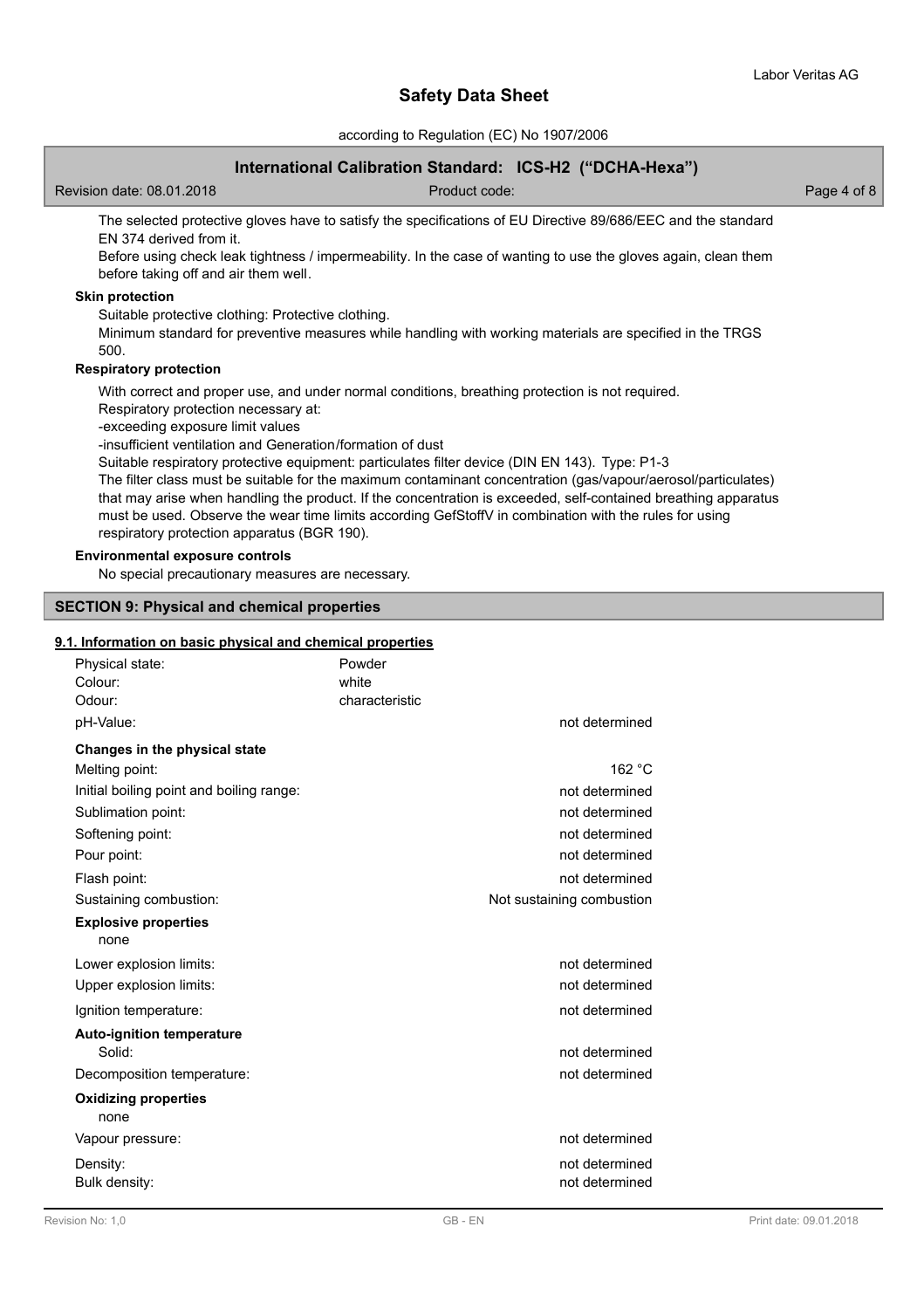according to Regulation (EC) No 1907/2006

## **International Calibration Standard: ICS-H2 ("DCHA-Hexa")**

| Revision date: 08.01.2018                                              | Product code:    | Page 5 of 8 |
|------------------------------------------------------------------------|------------------|-------------|
| Water solubility:                                                      | slightly soluble |             |
| Solubility in other solvents<br>Soluble in: Alcohol.; Water. pH 8 - 11 |                  |             |
| Partition coefficient:                                                 | not determined   |             |
| Viscosity / dynamic:                                                   | not determined   |             |
| Viscosity / kinematic:                                                 | not determined   |             |
| Flow time:                                                             | not determined   |             |
| Vapour density:                                                        | not determined   |             |
| Solvent separation test:                                               | not determined   |             |
| Solvent content:                                                       | not determined   |             |
| 9.2. Other information                                                 |                  |             |
| Solid content:                                                         | not determined   |             |

### **SECTION 10: Stability and reactivity**

### **10.1. Reactivity**

No information available.

## **10.2. Chemical stability**

The product is chemically stable under recommended conditions of storage, use and temperature.

## **10.3. Possibility of hazardous reactions**

No information available.

### **10.4. Conditions to avoid**

Protect against: UV-radiation/sunlight. heat.

### **10.5. Incompatible materials**

Materials to avoid: Oxidizing agents, strong. Reducing agents, strong.

### **10.6. Hazardous decomposition products**

Can be released in case of fire: Carbon monoxide Carbon dioxide (CO2). Nitrogen oxides (NOx).

## **SECTION 11: Toxicological information**

## **11.1. Information on toxicological effects**

## **Toxicocinetics, metabolism and distribution**

### No data available.

## **Acute toxicity**

Based on available data, the classification criteria are not met. No data available.

#### **Irritation and corrosivity**

Based on available data, the classification criteria are not met. No data available.

### **Sensitising effects**

Based on available data, the classification criteria are not met. No data available.

## **Carcinogenic/mutagenic/toxic effects for reproduction**

Based on available data, the classification criteria are not met. No data available.

## **STOT-single exposure**

Based on available data, the classification criteria are not met. No data available.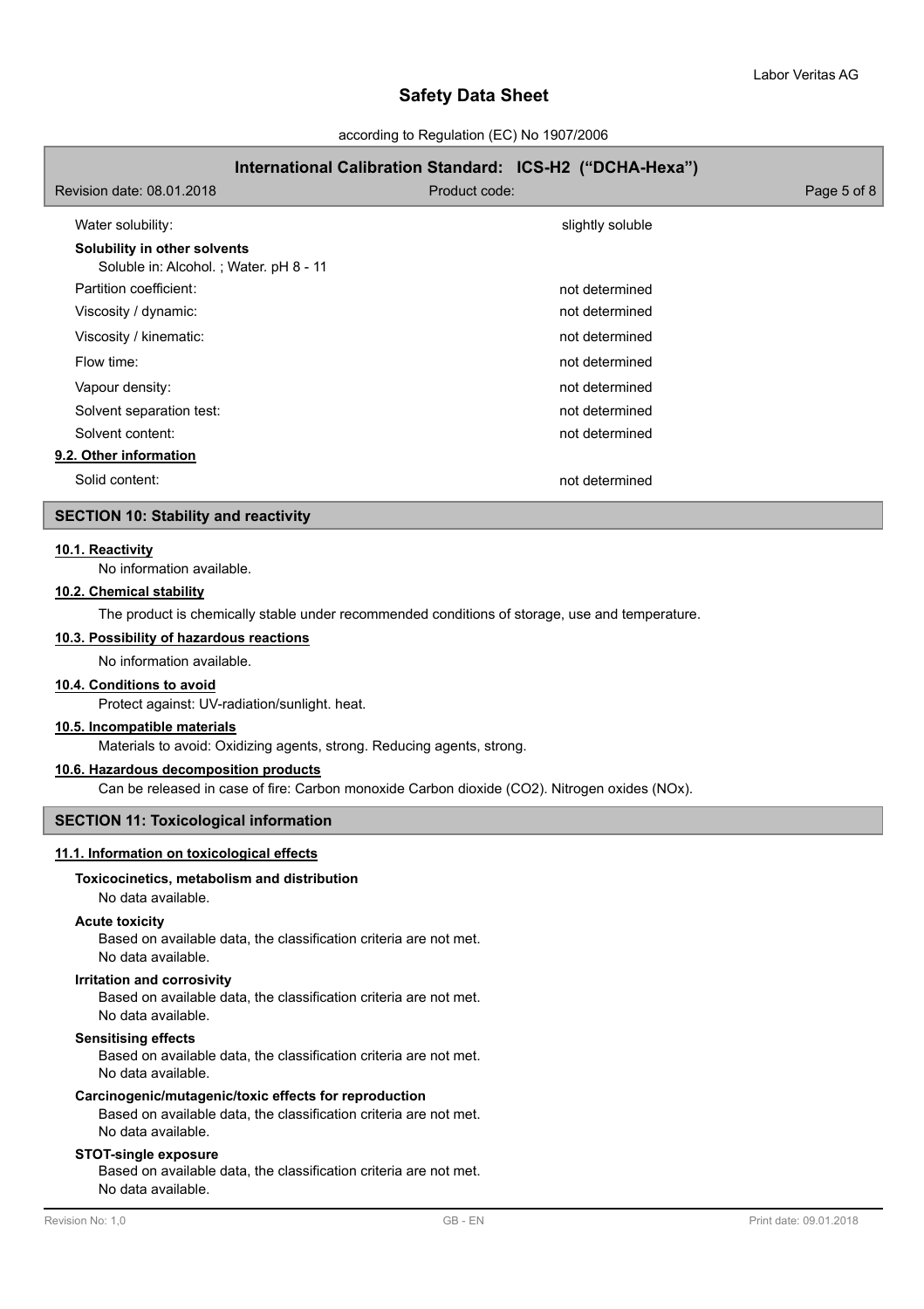according to Regulation (EC) No 1907/2006

## **International Calibration Standard: ICS-H2 ("DCHA-Hexa")**

Revision date: 08.01.2018 Product code: Page 6 of 8

**STOT-repeated exposure**

Based on available data, the classification criteria are not met. No data available.

## **Aspiration hazard**

Based on available data, the classification criteria are not met. No data available.

### **Specific effects in experiment on an animal**

No data available.

### **SECTION 12: Ecological information**

### **12.1. Toxicity**

No data available.

### **12.2. Persistence and degradability**

No data available.

## **12.3. Bioaccumulative potential**

No indication of bioaccumulation potential.

**12.4. Mobility in soil**

## No data available.

## **12.5. Results of PBT and vPvB assessment**

This substance does not meet the PBT/vPvB criteria of REACH, Annex XIII.

### **12.6. Other adverse effects**

No data available.

## **Further information**

Do not allow to enter into surface water or drains.

## **SECTION 13: Disposal considerations**

### **13.1. Waste treatment methods**

#### **Advice on disposal**

Observe in addition any national regulations! Consult the local waste disposal expert about waste disposal. Non-contaminated packages may be recycled.

According to EAKV, allocation of waste identity numbers/waste descriptions must be carried out in a specific way for every industry and process.

Control report for waste code/ waste marking according to EAKV:

## **Waste disposal number of waste from residues/unused products**

160306 WASTES NOT OTHERWISE SPECIFIED IN THE LIST; off-specification batches and unused products; organic wastes other than those mentioned in 16 03 05

### **Waste disposal number of used product**

WASTES NOT OTHERWISE SPECIFIED IN THE LIST; off-specification batches and unused products; organic wastes other than those mentioned in 16 03 05 160306

### **Waste disposal number of contaminated packaging**

WASTE PACKAGING; ABSORBENTS, WIPING CLOTHS, FILTER MATERIALS AND PROTECTIVE CLOTHING NOT OTHERWISE SPECIFIED; packaging (including separately collected municipal packaging waste); mixed packaging 150106

## **Contaminated packaging**

Handle contaminated packages in the same way as the substance itself.

## **SECTION 14: Transport information**

### **Land transport (ADR/RID)**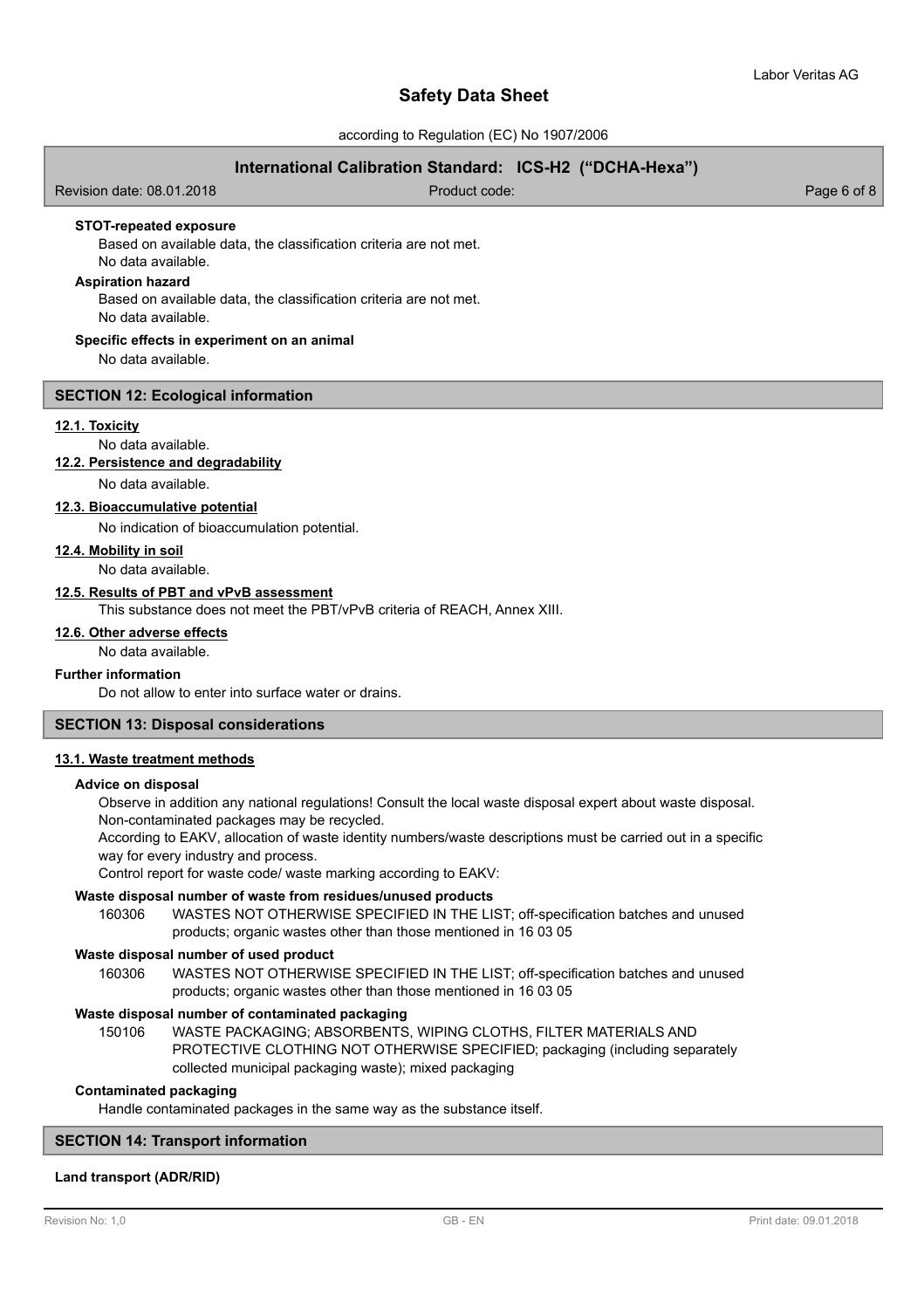according to Regulation (EC) No 1907/2006

# **International Calibration Standard: ICS-H2 ("DCHA-Hexa")**

| Revision date: 08.01.2018                                                                                                                                                       | advilationalistica standard: 199412   Dona-Hoxa J<br>Product code:                                   | Page 7 of 8 |                                |                                |  |  |
|---------------------------------------------------------------------------------------------------------------------------------------------------------------------------------|------------------------------------------------------------------------------------------------------|-------------|--------------------------------|--------------------------------|--|--|
| 14.1. UN number:                                                                                                                                                                | No dangerous good in sense of this transport regulation.                                             |             |                                |                                |  |  |
| 14.2. UN proper shipping name:                                                                                                                                                  | No dangerous good in sense of this transport regulation.                                             |             |                                |                                |  |  |
| 14.3. Transport hazard class(es):                                                                                                                                               | No dangerous good in sense of this transport regulation.                                             |             |                                |                                |  |  |
| 14.4. Packing group:                                                                                                                                                            | No dangerous good in sense of this transport regulation.                                             |             |                                |                                |  |  |
| Inland waterways transport (ADN)                                                                                                                                                |                                                                                                      |             |                                |                                |  |  |
| 14.1. UN number:                                                                                                                                                                | No dangerous good in sense of this transport regulation.                                             |             |                                |                                |  |  |
| 14.2. UN proper shipping name:                                                                                                                                                  | No dangerous good in sense of this transport regulation.                                             |             |                                |                                |  |  |
| 14.3. Transport hazard class(es):                                                                                                                                               | No dangerous good in sense of this transport regulation.                                             |             |                                |                                |  |  |
| 14.4. Packing group:                                                                                                                                                            | No dangerous good in sense of this transport regulation.                                             |             |                                |                                |  |  |
| <b>Marine transport (IMDG)</b>                                                                                                                                                  |                                                                                                      |             |                                |                                |  |  |
| 14.1. UN number:                                                                                                                                                                | No dangerous good in sense of this transport regulation.                                             |             |                                |                                |  |  |
| 14.2. UN proper shipping name:                                                                                                                                                  | No dangerous good in sense of this transport regulation.                                             |             |                                |                                |  |  |
| 14.3. Transport hazard class(es):                                                                                                                                               | No dangerous good in sense of this transport regulation.                                             |             |                                |                                |  |  |
| 14.4. Packing group:                                                                                                                                                            | No dangerous good in sense of this transport regulation.                                             |             |                                |                                |  |  |
| Air transport (ICAO-TI/IATA-DGR)                                                                                                                                                |                                                                                                      |             |                                |                                |  |  |
| 14.1. UN number:                                                                                                                                                                | No dangerous good in sense of this transport regulation.                                             |             |                                |                                |  |  |
| 14.2. UN proper shipping name:                                                                                                                                                  | No dangerous good in sense of this transport regulation.                                             |             |                                |                                |  |  |
| 14.3. Transport hazard class(es):                                                                                                                                               | No dangerous good in sense of this transport regulation.                                             |             |                                |                                |  |  |
| 14.4. Packing group:                                                                                                                                                            | No dangerous good in sense of this transport regulation.                                             |             |                                |                                |  |  |
| 14.5. Environmental hazards                                                                                                                                                     |                                                                                                      |             |                                |                                |  |  |
| ENVIRONMENTALLY HAZARDOUS:                                                                                                                                                      | no                                                                                                   |             |                                |                                |  |  |
| 14.6. Special precautions for user<br>refer to chapter 6-8                                                                                                                      |                                                                                                      |             |                                |                                |  |  |
| 14.7. Transport in bulk according to Annex II of Marpol and the IBC Code<br>not relevant                                                                                        |                                                                                                      |             |                                |                                |  |  |
| <b>SECTION 15: Regulatory information</b>                                                                                                                                       |                                                                                                      |             |                                |                                |  |  |
|                                                                                                                                                                                 | 15.1. Safety, health and environmental regulations/legislation specific for the substance or mixture |             |                                |                                |  |  |
| EU regulatory information                                                                                                                                                       |                                                                                                      |             |                                |                                |  |  |
| 2010/75/EU (VOC):                                                                                                                                                               | No information available.                                                                            |             |                                |                                |  |  |
| 2004/42/EC (VOC):                                                                                                                                                               | No information available.                                                                            |             |                                |                                |  |  |
| Information according to 2012/18/EU<br>(SEVESO III):                                                                                                                            | Not subject to 2012/18/EU (SEVESO III)                                                               |             |                                |                                |  |  |
| <b>Additional information</b>                                                                                                                                                   |                                                                                                      |             |                                |                                |  |  |
| The substance is classified as not hazardous according to regulation (EC) No 1272/2008 [CLP].<br>REACH 1907/2006 Appendix XVII: not relevant<br>National regulatory information |                                                                                                      |             |                                |                                |  |  |
|                                                                                                                                                                                 |                                                                                                      |             | Water contaminating class (D): | 3 - highly water contaminating |  |  |
| <b>SECTION 16: Other information</b>                                                                                                                                            |                                                                                                      |             |                                |                                |  |  |
| <b>Changes</b><br>Rev. 1.0; Initial release 08.01.2018                                                                                                                          |                                                                                                      |             |                                |                                |  |  |

**Abbreviations and acronyms**

ADR: Accord européen sur le transport des marchandises dangereuses par Route CAS Chemical Abstracts Service